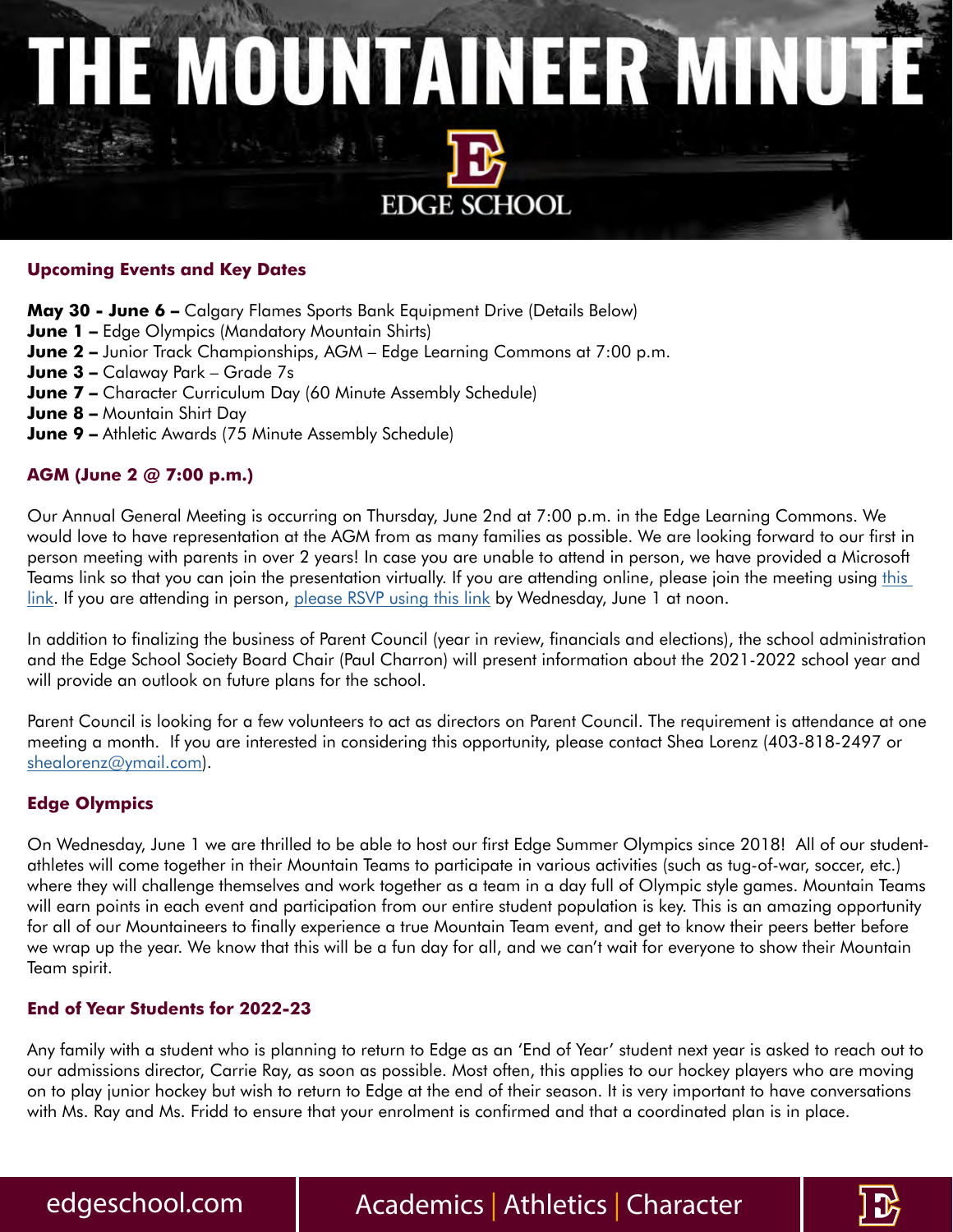# THE MOUNTAINEER MINUTE **EDGE SCHOOL**

#### **Athletic Awards**

The 2021/22 Athletic Awards will be returning to an in-person assembly on Thursday, June 9. Parents are welcome to join this special occasion. Each academy director/coach will provide a brief recap of the year that was and announce their Most Valuable Mountaineer award winner.

#### **Spring Cleaning Equipment Drive**

The Calgary Flames Sports Bank supports thousands of kids each year. Their mission is to collect sports equipment that is clean, current and free from broken parts to ensure safety of the kids receiving the equipment. There is a growing need for equipment in order to keep kids active and in sports.

From May 30-June 6, Edge School will be accepting equipment donations that will be passed along to the Calgary Flames Sports Bank. We are asking that all equipment be placed in a clear plastic bag when being dropped off.

Accepting All New & Gently Used/Reusable Youth Sized Sports Equipment:

#### **Urgent Needs**

- Basketball & Running Shoes
- Size 3 & 4 Soccer Balls
- Hockey Skates size 6+
- Hockey Helmets (CSA certified) Medium-Large
- Youth Hockey Bags
- Certified Baseball/Softball Bats
- **Other Items Accepted**
- Youth Hockey Gear
- **Soccer**
- **Lacrosse**
- Baseball/Softball
- Basketball
- Rollerblades
- Racquet Sports
- **Lacrosse**

\*At this time they are NOT ACCEPTING golf clubs, hiking/climbing gear, gymnastic equipment, workout equipment, motor-cross gear, swimming gear and any outdated sports gear.

*If you would not put your kids in it, they probably can't use it.*

#### **Fund Development Updates**

#### **2022 CLIMB Awards**

We are excited to open the nominations for this year's CLIMB Awards. The CLIMB Awards recognize Edge School Alumni who have demonstrated distinction as Edge Community Leaders and Inspiring Mountaineer Builders.

The CLIMB Awards honour the personal and professional achievements, and the extraordinary service of alumni to both the school and the broader community. Please consider nominating an Edge alumnus that inspires you! There is no minimum age, and younger alumni may also be worthy recipients.

[Submit your nomination by completing this form](https://edgeschool.com/character/climb-awards/2022-nomination/) before June 15. For more information and to learn about past recipients, [please click here](https://bit.ly/2022CLIMBAwards). Thank you for helping us recognize our amazing alumni.

edgeschool.com | Academics | Athletics | Character

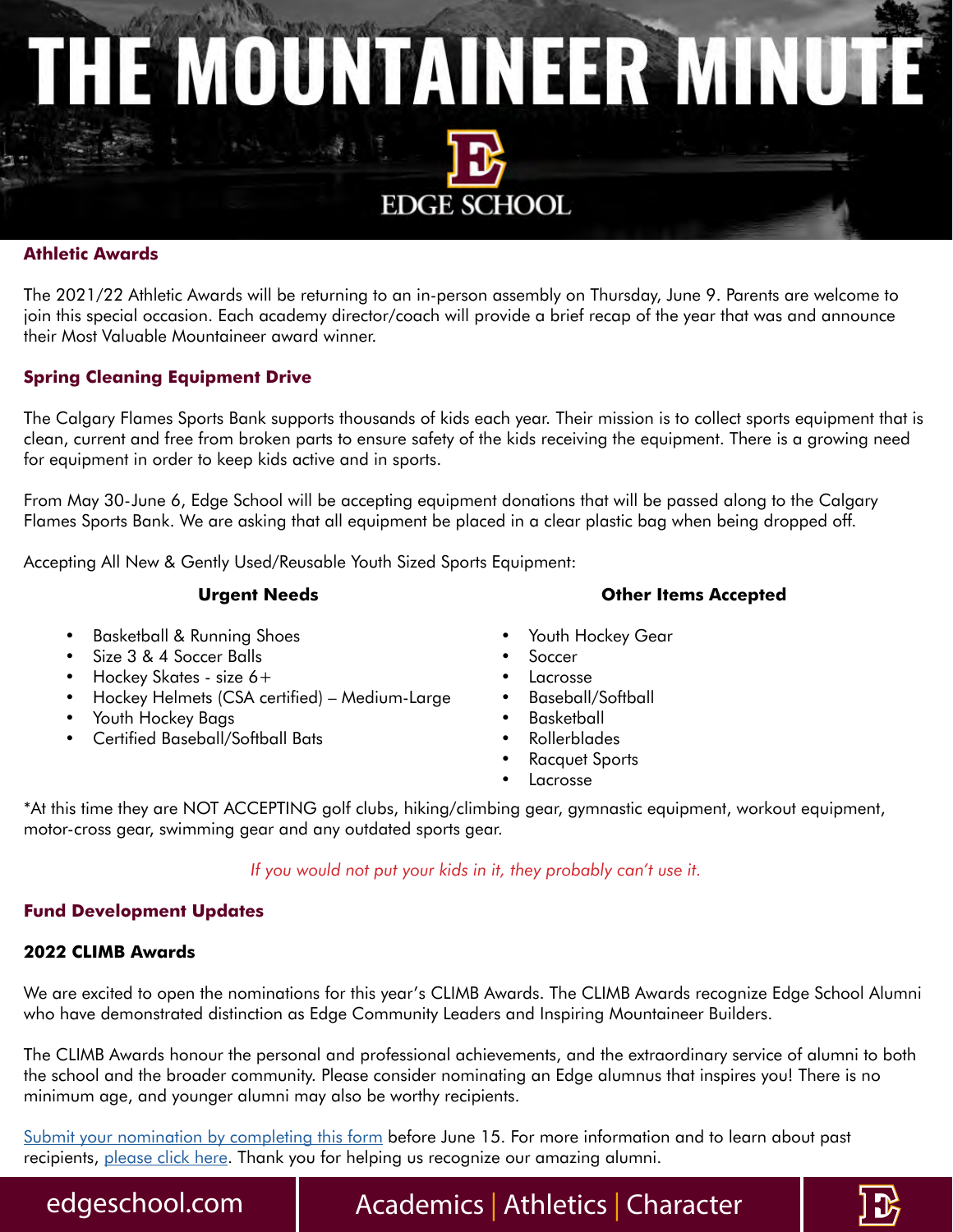

#### **Charity Golf Classic – Early Bird Pricing ends on May 31**

Take advantage of our [early bird pricing on sale now](https://www.canadahelps.org/en/charities/the-edge-mountaineers-forever-foundation/events/edge-charity-golf-classic-2022/) **(ends May 31)** and join us at Mickelson National Golf Club on Friday, September 16, 2022 for our annual Edge Charity Golf Classic. Click here for more information or to view our [sponsorship package.](https://edgeschool.com/giving/charity-golf-classic/)

#### **Counseling Updates**

#### **Reminders to all Grade 12 Students**

All eligible grade 12 students are asked to apply for the [Alexander Rutherford Scholarship.](https://studentaid.alberta.ca/scholarships-and-awards/alexander-rutherford-scholarship/#page2018) Applications will open in early August.

Grade 12 students that are attending university out of province in the Fall of 2022 must order their **final official transcripts from their myPass account**. Follow these steps to order your Official Transcript:

[Access myPass account,](https://public.education.alberta.ca/PASI/mypass/welcome) go to order transcripts, use the drop down menu to select your University or College, select delivery after June exams, pay the \$10 fee and your final official transcript will be sent.

#### **Summer School 2022**

Listed below are summer school possibilities. Please note that these options are provided for information purposes and are not Edge recommendations. Contact the summer schools directly with any questions regarding programming. Please use Edsby or my Pass to generate transcripts and find your Alberta Student number for these applications.

- [Vista Virtual](https://www.vvschool.ca/programs/grades1-12/summer-school/)
- [Centre for Learning @ Home](https://albertahomeeducation.ca/summer-school/)
- [Golden Hills Learning Academy](https://www.goldenhillslearningacademy.com/programs/summer-school)
- [Strathcona-Tweedsmui](https://www.strathconatweedsmuir.com/summer-school/)r
- [Canadian Rockies Public Schools](https://summer.calgaryacademy.com/)
- [Calgary Academy](https://summer.calgaryacademy.com/)

#### **Course Selection and Course Scheduling for 2022/23 (Grades 10-12)**

Thank you to students and families who have completed their course selections for the upcoming school year. Links are [here](https://edgeschool.com/academics/student-services/) for students who have not yet completed. The senior high timetables will be available at the end of August, each student will be able to access their schedule/timetable in Edsby.

It is very important to complete these course selection forms ASAP as our schedules are built based on these requests.

edgeschool.com | Academics | Athletics | Character

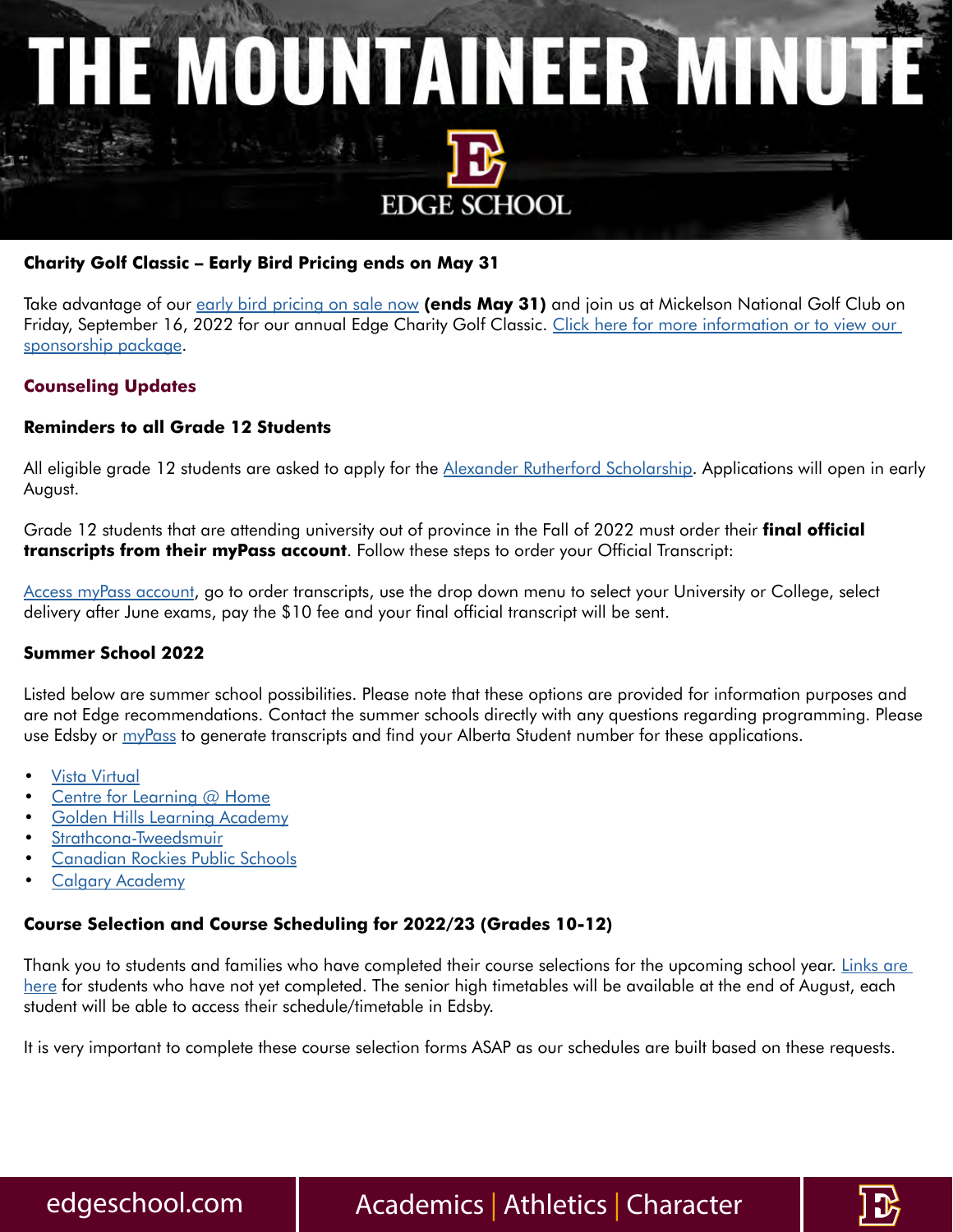

## **Mountaineer Award**

Awarded to students who have earned **outstanding (O) commendation for effort** in all courses**.** A maximum of one very good (V) allowed

| Grade | D |
|-------|---|
|-------|---|

**Grade 5**

**Grade 6**

Max Raymond Kaiden Thiessen

David Bell Luke Bodtker Isabella Boven Maelle Dykstra Tyler O'Gorman Colin Sharabura Grayson Shegelman Lauren Skulsky Cierra Tay Olivia Wang Amelia Witwer

Nicholas Edgar Caden Gates Gregory McCoubrey Sierra Nissen Ethan Sakal Nolan Veldhuizen

#### **Grade 7**

Claire Boraas Caity Cavilla Hazel Doucette Serenity Dupuis Peyton Gates Silas Geske Anya Hayter Eden Herbert Mariana La Rotta Annie Mamchur Ava McDermid Sam McLean Antonella Perez-Lopez Arianna Tay

#### **Grade 8**

Logan Ast Harris Barth Owen Cooper Miles Copeland Dylan Deets Crosby Hollinshead Jennifer Keller Neela Lockyer Chase Montgomery Caden Nevokshonoff Constance Sharabura Ella Sobchishin Marcus Vo Christopher Wright

### **Grade 9**

Tyler Auger Benjamin Binder Nord Aurora Boutland Rylen Cann Nathan Crashley Madison Deschamps Luca Dufour Felicity Geremia Ella Herbert Brennen Hocher Krystin Jankowski Marin Jugnauth Fisher Kilpatrick Errigal Kostick

Elle Lorenz Fiora Loria Emelia McDermid Kai Nahorniak Jenna Palmer William Patterson Shannon Pearson Emerson Proceviat Tevary Robson Cassia Savage Kaden Schneider Rachel Skulsky Callista Tay Tatum Yarmuch